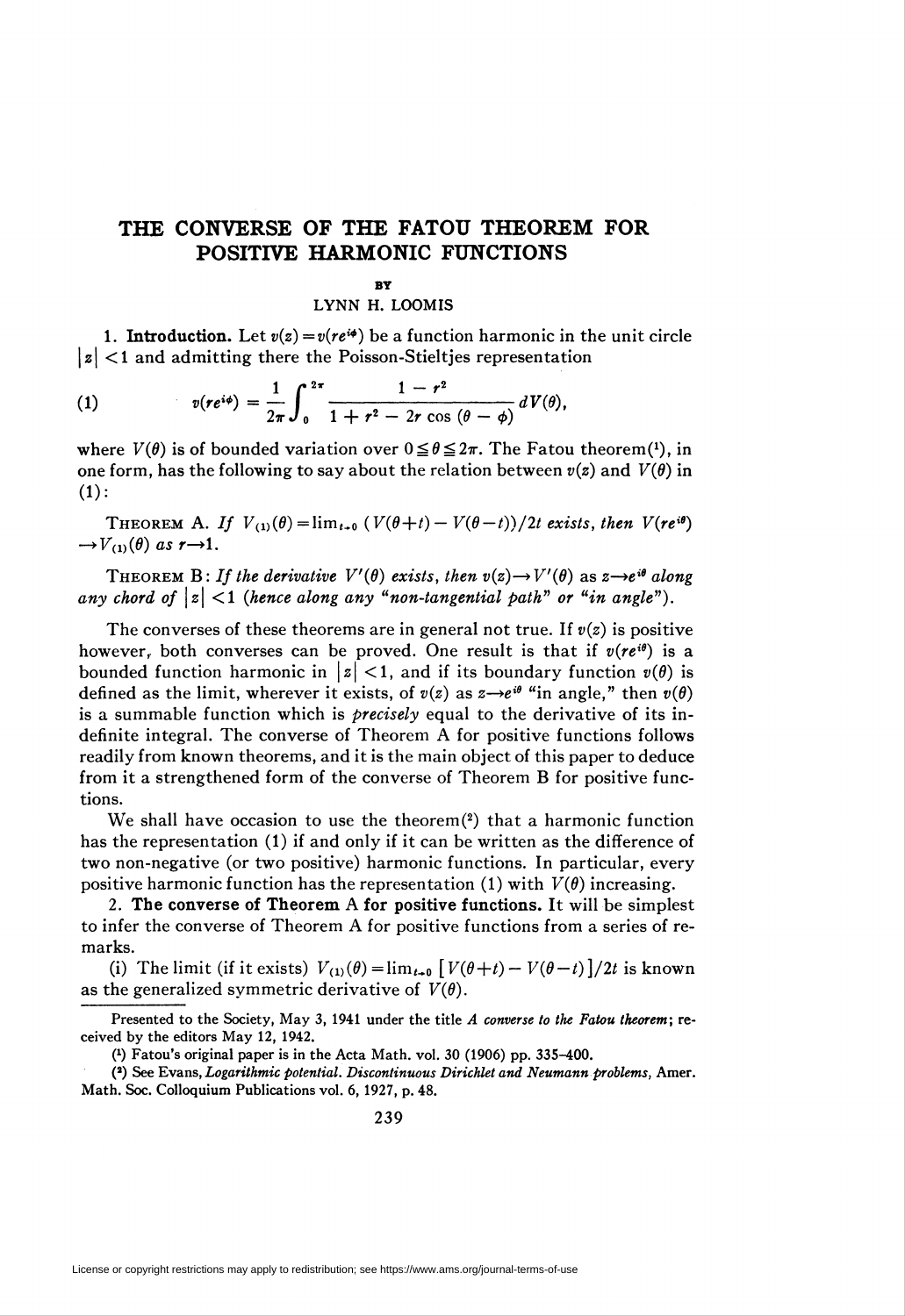240 L. H. LOOMIS [March]

(ii) If  $\sum (a_n \cos n\theta + b_n \sin n\theta)$  is the Fourier-Stieltjes series for  $d V(\theta)$ , then  $v(r^{i\theta}) = \sum r^{n}(a_{n} \cos n\theta + b_{n} \sin n\theta)$  is the Fourier series expansion for  $v(z)$ , so that the existence of the limit  $\lim_{r\to 1} v(re^{i\theta})$  is equivalent (by definition) to the Abel summability (summability A) of the series  $\sum (a_n \cos n\theta + b_n \sin n\theta)$ .

(iii) It is a well known theorem<sup>(3)</sup> that a series is summable  $(C, n+1)$  if it is summable A and if its wth Cesäro means are positive.

(iv) It is elementary that the  $(C, 1)$  means of the Fourier-Stieltjes series of a non-decreasing function are positive(4).

(v) By a theorem of Hardy and Littlewood(5), summability  $(C, \alpha)$  with  $\alpha > 0$  for the Fourier-Stieltjes series of a non-decreasing function implies summability  $(C, \beta)$  for every  $\beta > 0$ , and is equivalent to the existence of the generalized symmetric derivative  $V_{(1)}(\theta)$ .

The converse of Theorem A for positive functions follows directly from these remarks.

3. The Poisson-Stieltjes integral in the half-plane. For some purposes it is convenient to work with integral representations in the half-plane rather than in the circle. A function  $u(x, y)$  harmonic in the half-plane  $y > 0$  admits the Poisson-Stieltjes integral representation

(2) 
$$
u(x, y) = \frac{1}{\pi} \int_{-\infty}^{\infty} \frac{y(1+t^2)}{y^2 + (t-x)^2} dU(t),
$$

where  $U(t)$  is of bounded variation over the closed infinite interval  $[-\infty, \infty]$ , if and only if the transformed function  $v(w)$  obtained by mapping the halfplane (by  $z = i (1-w)/(1+w)$ ) onto the unit circle  $|w| < 1$  has the Poisson-Stieltjes representation (1), where  $U(\tan \theta/2) = V(\theta)/2$ . Note that (2) is not actually an improper integral, for the integrand is continuous over the closed infinite interval  $[-\infty, \infty]$  and  $U(t)$  is of bounded variation there; also note that  $U(t)$  may have a jump at infinity. Obviously  $U'(t)$ =  $V'(2 \text{ arc } \tan t)/(1+t^2)$  when either derivative exists; thus  $U'(0)$  =  $V'(0)$ . We can rewrite (2) by removing the jump of  $U(t)$  at infinity as ky and writing  $U_1(t) = \int_0^t (1+t^2) dU(t)$ . Then (2) becomes

(3) 
$$
u(x, y) = ky + \frac{1}{\pi} \int_{-\infty}^{\infty} \frac{y}{y^2 + (t - x)^2} dU_1(t).
$$

The integral is absolutely convergent and the kernel is simpler than the kernel of (2). Also  $U_1'(t) = V'(2 \text{ arc tan } t)$  so that the Fatou theorem is generally valid. On the other hand,  $U_1(t)$  is not of bounded variation in the in-

<sup>(3)</sup> See Kogbetliantz, Sommation des siries et integrales divergentes par les moyennes arithmétiques et typique, Mémorial des Sciences Mathématiques vol. 51 p. 40, Theorem 21.

<sup>(\*)</sup> See Titchmarsh, Theory of functions, p. 412. It is only necessary to replace the Lebesgue integral by a Stieljes integral in the equation for  $\sigma_n$ .

<sup>(5)</sup> See Zygmund, Trigonometrical series, p. 263 and p. 266, Example 11.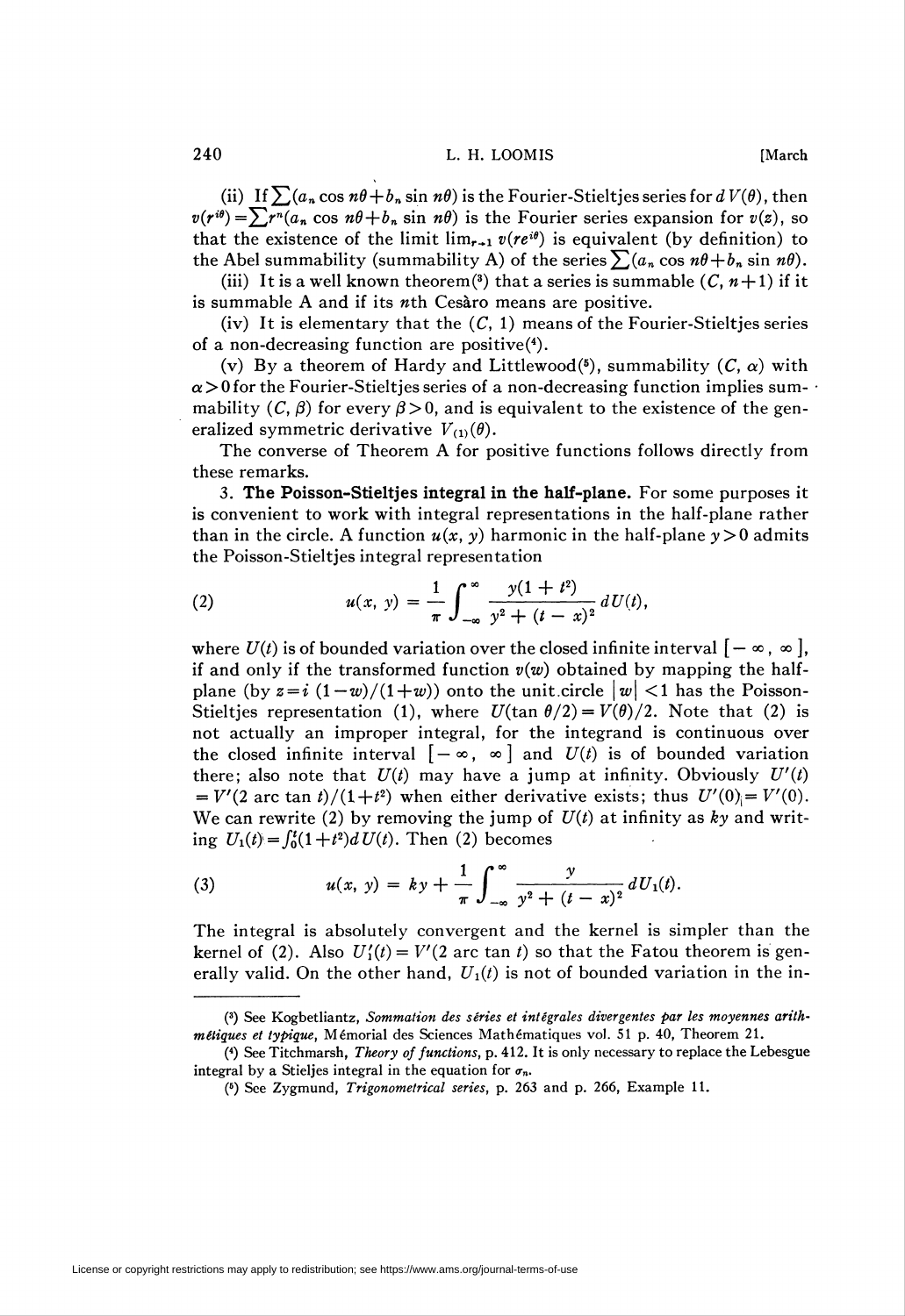finite interval. We shall find it convenient to use (2) rather than (3), and adjust the mapping of  $\left|w\right| < 1$  onto  $y > 0$  so that any desired boundary point maps to the origin  $z = 0$  where the desired Fatou relation holds.

If  $U_1(t)$  is absolutely continuous with derivative  $u(t)$  then (3) becomes

(4) 
$$
u(x, y) = ky + \frac{1}{\pi} \int_{-\infty}^{\infty} \frac{y}{y^2 + (t - x)^2} u(t) dt.
$$

If the original function  $v(w)$  admits the ordinary Poisson representation

(5) 
$$
v(re^{i\phi}) = \frac{1}{2\pi} \int_0^{2\pi} \frac{1-r^2}{1+r^2-2r\cos(\theta-\phi)} v(\theta) d\theta,
$$

the transformed function has the representation (4) with  $k = 0$  and  $u(t)$  $= v(2 \text{ arc } \tan t).$ 

For the purposes of this paper, the factor  $1+t^2$  in the numerator of the integrand of (2) may be dropped. We are interested in limiting behavior as z approaches the origin along rays  $(rx, ry), 0 < r \le 1, y>0$ . But

(6) 
$$
\int_{-\infty}^{\infty} \frac{(ry)t^2}{(ry)^2 + (t - rx)^2} dU(t) = r \int_{-\infty}^{\infty} \frac{yt^2}{y^2 + (t - x)^2} dU(rt).
$$

We consider an angle space by restricting x to  $-x_0 < x < x_0$ . The integrand of the right member of (6) is bounded over  $-x_0 < x < x_0$ ,  $-\infty \le t \le \infty$ , so that the absolute value of the integral is bounded by  $rMV$  (where V is the variation of  $U(t)$ ). Thus this term approaches 0 uniformly as z approaches the origin in any angle space, and we can disregard it. We have left to consider the harmonic function, again denoted  $u(x, y)$ ,

(7) 
$$
u(x, y) = \frac{1}{\pi} \int_{-\infty}^{\infty} \frac{y}{y^2 + (t - x)^2} dU(t),
$$

which can be written

(8) 
$$
u(rx, ry) = \frac{1}{\pi} \int_{-\infty}^{\infty} \frac{y}{y^2 + (t - x)^2} d \frac{U(rt)}{r}.
$$

The Fatou Theorems A and B follow at once from (8). The assumption of Theorem A is that  $[U(t)-U(-t)]/2t\rightarrow U_{(1)}(0)$  as  $t\rightarrow 0$ . Thus  $[U(\tau)]$  $-U(-rt)\left[\frac{r+2t(U)}{U(0)}\right]+tR(rt)$  where  $\left|R(t)\right|$  is bounded, say by M, and  $|R(t)| \rightarrow 0$  as  $t \rightarrow 0$ . For  $x = 0$ , (8) becomes

(9) 
$$
u(0, r y) = \frac{1}{\pi} \int_0^{\infty} \frac{y}{y^2 + t^2} d \left[ \frac{U(r t) - U(-r t)}{r} \right],
$$

and if we substitute the above expression in (9) and integrate the last term by parts, we have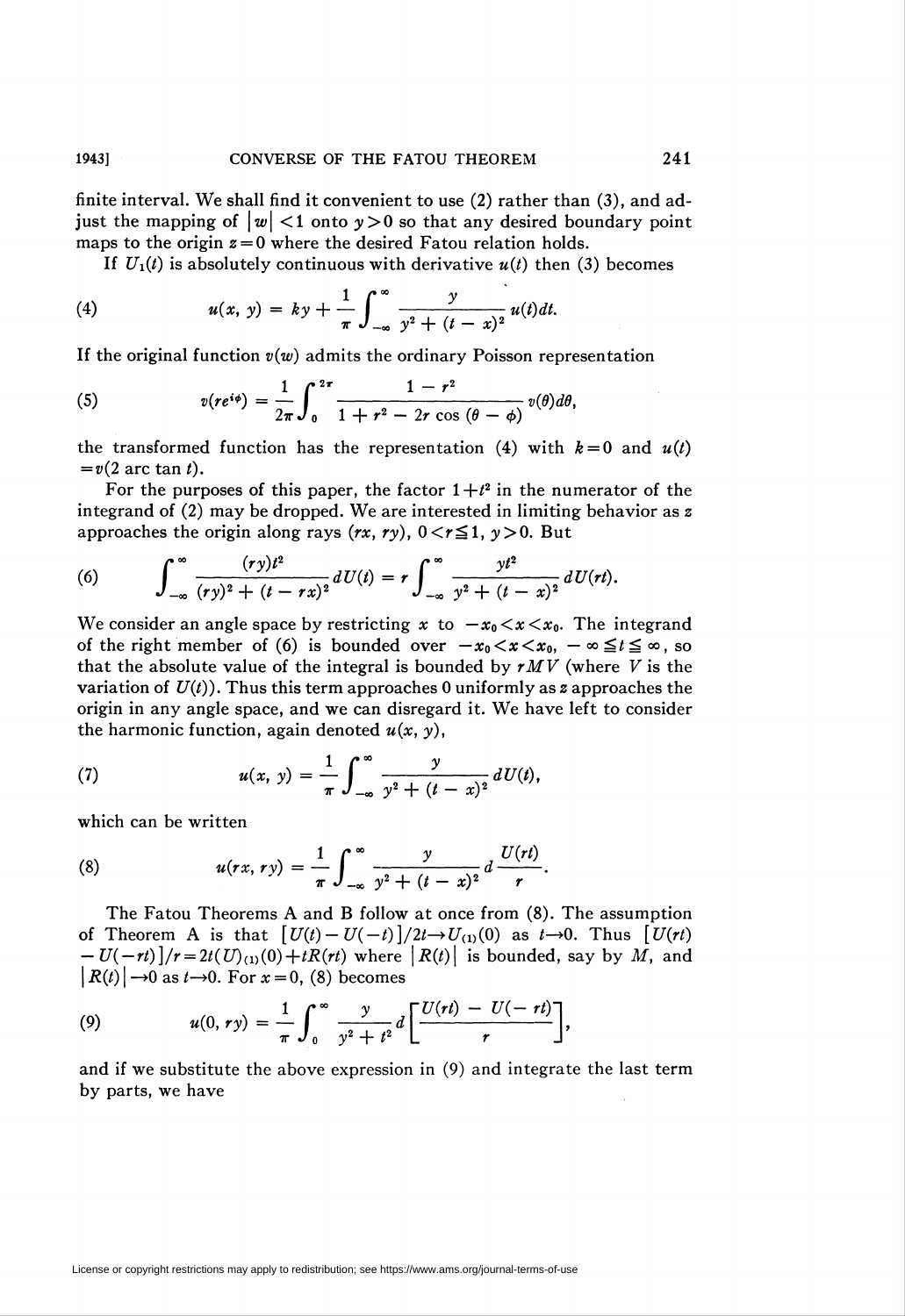242 L. H. LOOM IS [March]

(10)  

$$
u(0, r y) = U_{(1)}(0) + \frac{2}{\pi} \int_0^{\infty} R(rt) \frac{t^2 y}{(y^2 + t^2)^2} dt
$$

$$
= U_{(1)}(0) + \frac{2}{\pi} \int_0^{\pi/2} R(rt) \sin^2 \beta d\beta,
$$

where  $\beta$  = arc tan t/y. For r small enough,  $|R(rt)|$  is arbitrarily small over as large a part of the range of t, and hence of  $\beta$ , as desired. Over the remaining part of the range of  $\beta$  the integrand is bounded by M. Therefore the integral approaches 0, and  $U_{(1)}(0) = \lim_{r \to 1} u(0, ry)$  which is the conclusion of Theorem A.

Theorem B can as easily be inferred. We assume  $U(0) = 0$ , and have  $U(rt)/r = tU'(0) + tR(rt)$ , and instead of (10) this gives

$$
u(rx, ry) = U'(0) + \frac{2}{\pi} \int_{-\infty}^{\infty} R(rt) \frac{t(t-x)y}{[y^2 + (t-x)^2]^2} dt.
$$

Now  $\left| t(t-x)/(y^2+(t-x)^2) \right| < K$  over  $-x_0 < x < x_0$ ,  $-\infty \le t \le \infty$ , and the absolute value of the integral is therefore bounded by

$$
\frac{2K}{\pi}\int_{-\pi/2}^{\pi/2} |R(rt)| d\beta,
$$

which approaches 0 with  $r$  as in the proof of Theorem A.

If one will compare these proofs with the corresponding proofs carried out in the unit circle $(6)$ , the advantages of the half-plane representations will be appreciated.

Using the representation (7) the converse of Theorem A for positive functions can be deduced immediately from the following integral Tauberian theorem of Hardy and Littlewood(7).

THEOREM. Let  $f(t)$  be positive, and suppose that  $f(t)/(t+x)^{\rho} \in L(0, \infty)$  for some (and so for all)  $x>0$ . Suppose that

$$
\int_0^\infty \frac{f(t)}{(t+x)^\rho} dt \sim \frac{H}{x^\sigma}
$$

as  $x \rightarrow \infty$  (as  $x \rightarrow 0$ ) for  $0 < \sigma < \rho$ . Then

$$
F(t) = \int_0^t f(u) du \sim \frac{H\Gamma(\rho)}{\Gamma(\sigma)\Gamma(\rho - \sigma + 1)} t^{\rho - \sigma}
$$

as  $t \rightarrow \infty$  (as  $t \rightarrow 0$ ).

The statement of the theorem can be modified to include Stieltjes integra-

<sup>(6)</sup> See Evans, loc. cit., pp. 39-43.

<sup>(7)</sup> Hardy and Littlewood, On Tauberian theorems, Proc. London Math. Soc. (2) vol. 30 (1930) p. 25.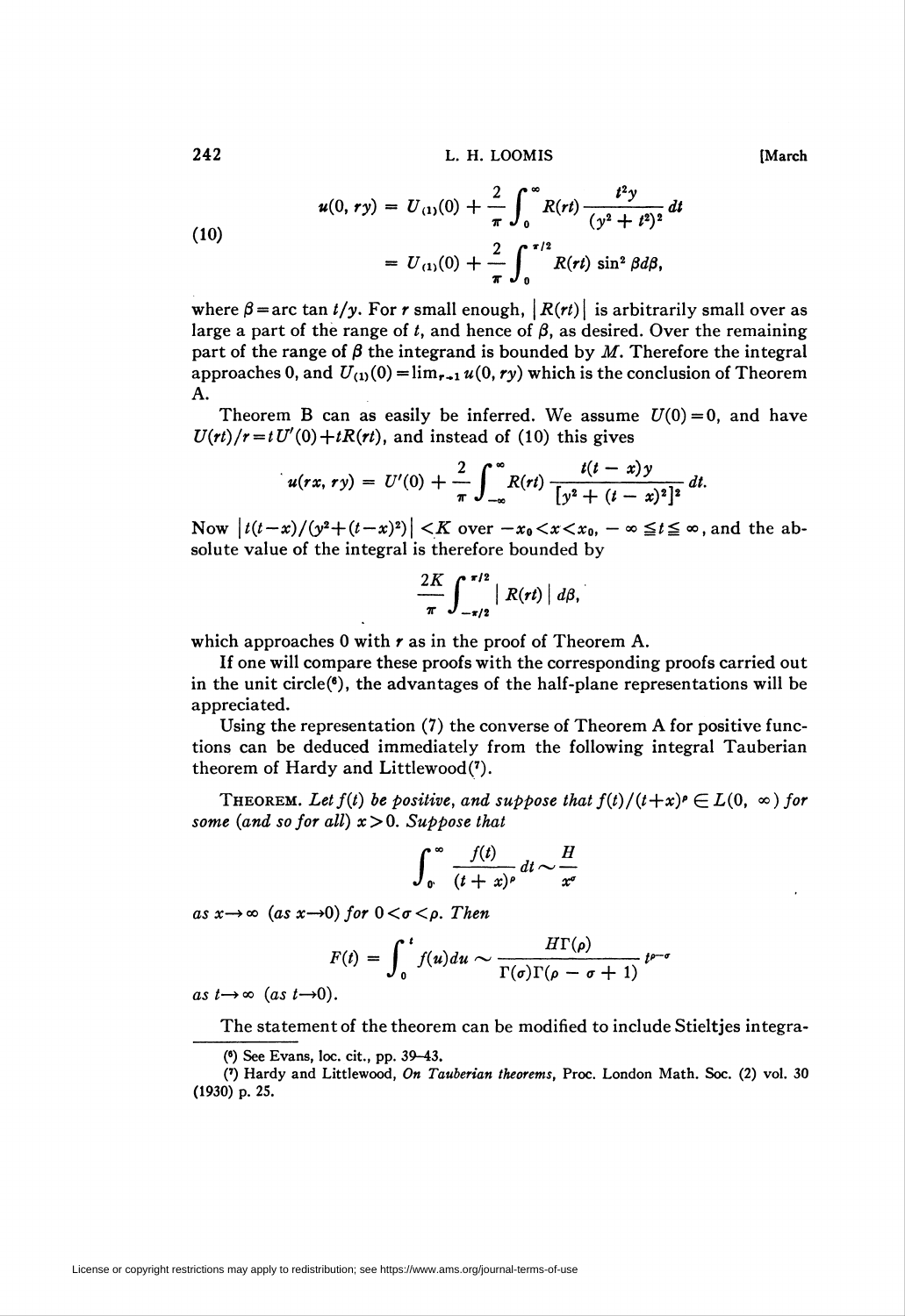tion, and then only elementary changes of variable are required to put the theorem in a form directly applicable to the Poisson integral for the half-plane. We shall have occasion to use the following theorem  $(*)$ .

THEOREM. Let  $U(t)$  have a jump m at  $t = 0$ ; thus  $m = 0$  is equivalent to the continuity of  $U(t)$  at  $t = 0$ . Then as  $z = x + iy$  approaches the origin along the ray  $x=Ry$ , yu(x, y) approaches the value  $m/(1+k^2)\pi$ . In particular,  $U(t)$  is continuous at  $t = 0$  if and only if  $yu(x, y)$  approaches 0 along some ray (and hence along all rays).

In proof we consider

$$
(ry)u(rx, ry) = \frac{1}{\pi}\int_{-\infty}^{\infty}\frac{y^2}{y^2+(t-x)^2} dU(rt).
$$

Now as  $r\rightarrow 0$ ,  $U(rt)\rightarrow V(t)$  where  $V(t) = U(0+)$  for  $0 < t < \infty$ ,  $V(t) = U(0-)$ for  $-\infty < t < 0$ , and  $V(\pm \infty) = U(\pm \infty)$ . Then by the Helly-Bray theorem concerning the convergence of sequences of Stieltjes integrals(9),

$$
(ry)u(rx, ry) \rightarrow \frac{1}{\pi} \int_{-\infty}^{\infty} \frac{y^2}{y^2 + (t - x)^2} dV(t) = \frac{my^2}{\pi(y^2 + x^2)}.
$$

Since  $x = ky$  the theorem follows.

4. The converse of Theorem B for positive functions. We shall prove the stronger theorem:

THEOREM 1. Let  $u(z) = u(x, y)$  be a positive harmonic function in the upper half-plane  $y > 0$ , and having therefore the representation (2) with  $U(t)$  increasing. If  $\lim u(z) = u(0)$  as z approaches the origin along each of two rays, than  $U'(0)$ exists and equals  $u(0)$ .

We shall carry through the proof in a number of steps, using (7) instead of  $(2)$ .

(i) If  $u(z) \rightarrow u(0)$  as  $z \rightarrow 0$  along each of two rays then  $u(z) \rightarrow u(0)$  uniformly as  $z\rightarrow 0$  between the rays. If the angle space between the rays is opened up to a half-plane by a power  $w = e^{i\beta z^{\alpha}}$  we obtain from  $u(z)$  a new positive harmonic function  $u_1(x, y)$  continuous in the closed half-plane  $y \ge 0$  except possibly at the origin, and having a boundary function  $u_1(t)$  which is continuous at the origin if it is defined there to have the value  $u(0)$ . Since  $u_1(x, y)$  is positive it admits the representation (7) where  $U_1(t)$  has the continuous derivative  $u_1(t)$  when  $t\neq 0$ . Thus  $U_1(t)$  is absolutely continuous if

<sup>(8)</sup> Fejer, Über die Bestimmung des Sprunges der Funktion aus ihrer Fourierreihe, J. reine angew. Math. vol. 142 (1913) pp. 165—166. See also Warschawski, Bemerkung zu meiner Arbeit: Über das Randverhalten der Ableitung der Abbildungsfunktion bei konformer Abbildung, Math. Zeit. vol. 38 (1934) p. 682.

<sup>(9)</sup> See D. V. Widder, The Laplace transform, p. 31.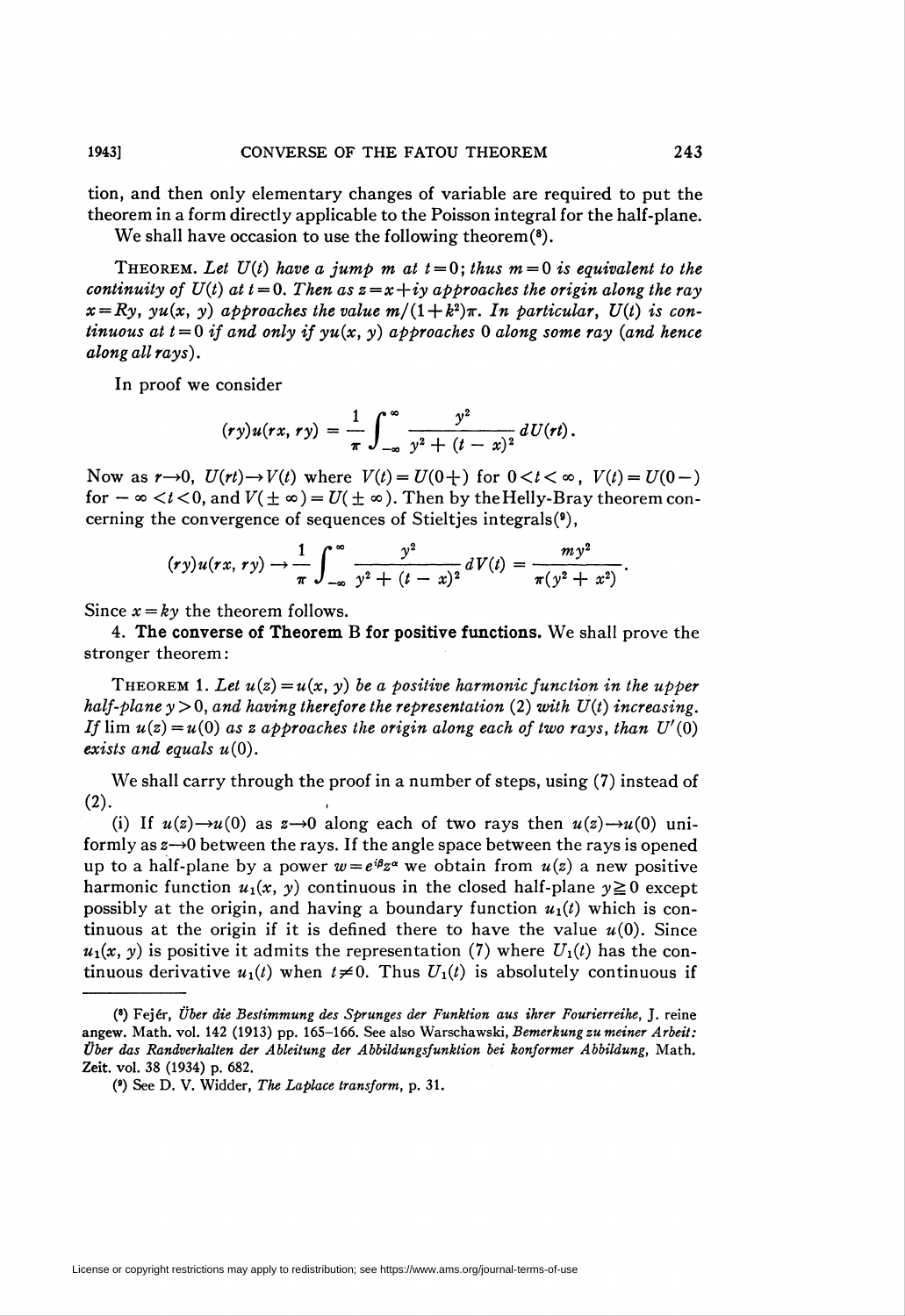244 **L. H. LOOMIS Example 1244 COMIS** 

it has no jump discontinuity at the origin. But by the theorem at the end of the last section,  $U(t)$  is continuous at  $t = 0$ , which implies successively that  $ru(rx, ry) \rightarrow 0$  as  $r \rightarrow 0$  for every point  $(x, y)$  in the upper half-plane  $y > 0$ , that similarly  $ru_1(rx, ry) \rightarrow 0$ , and finally that  $U_1(t)$  is continuous at the origin. Therefore  $U_1(t)$  is absolutely continuous and  $u_1(x, y)$  has the representation

$$
u_1(x, y) = \frac{1}{\pi} \int_{-\infty}^{\infty} \frac{y}{y^2 + (t - x)^2} u_1(t) dt.
$$

The continuity of  $u_1(t)$  at the origin implies the continuity of  $u_1(x, y)$  at the origin, which proves the assertion (i).

(ii) Next,  $u(z) \rightarrow u(0)$  as  $z \rightarrow 0$  along any ray to the origin. Let  $l_1$  and  $l_2$  be the two given rays and suppose that  $l_2$  makes the positive angle  $\alpha$  with  $l_1$ . Let  $l_3$  make the angle  $\alpha$  with  $l_2$  (we suppose that  $l_3$  lies in the upper half-plane). We shall show that if  $l:(rx, ry)$  is any ray between  $l_2$  and  $l_3$ , then  $u(rx, ry)$  $\rightarrow u(0)$  as r $\rightarrow 0$ . We need only to open up the angle space between  $l_1$  and  $l_3$ as in (i);  $l_2$  becomes the ray perpendicular to the axis at the origin. The new positive harmonic function  $u_1(x, y)$  has the representation (2) and by hypothesis (a)  $u_1(0, r\gamma) \rightarrow u(0)$  as  $r \rightarrow 0$ , (b)  $U_1(t)$  is absolutely continuous for  $t > 0$ , and  $u_1(t) = U'_1(t) \rightarrow u(0)$  as  $t \rightarrow 0$  (from the right). Thus  $U_1(t)/t \rightarrow u(0)$  as  $t\rightarrow 0$  from the right. Application of the converse of Theorem A for positive functions shows that  $U_1(t)/t\rightarrow u(0)$  as  $t\rightarrow 0$  from the left. Thus  $U'_1(0)$  exists and equals  $u(0)$ . By the Fatou theorem  $u_1(rx, ry) \rightarrow u(0)$  as  $r \rightarrow 0$  for every  $(x, y)$  with  $y>0$ . This proves the statement about rays between  $l_2$  and  $l_3$ . The assertion (i) together with a finite number of applications of the above process, proves (ii).

(iii) It remains to prove from these facts that  $U'(0)$  exists and equals  $u(0)$ . By the converse of Theorem A it is sufficient to prove that  $U(t)/t\rightarrow u(0)$ as  $t\rightarrow 0$  from the right. The obvious device is to open up an angle space having the positive real axis as one of its bounding rays. But it is then somewhat difficult to establish the relation between the functions  $U_1(t)$  and  $U(t)$  for positive  $t$ . We shall proceed differently. Integrating  $(7)$  by parts we have

(11) 
$$
u(x, y) = \frac{1}{\pi} \int_{-\infty}^{\infty} \frac{2y(t-x)}{[y^2 + (t-x)^2]^2} U(t) dt.
$$

 $By (ii)$ 

(12) 
$$
u(0, r y) = \frac{1}{\pi} \int_{-\infty}^{\infty} \frac{2 t y}{(y^2 + t^2)^2} \frac{U(r t)}{r} dt \to u(0) \quad \text{as } r \to 0.
$$

We can assume that  $U(0)=0$ , and the integrand in (12) is accordingly nonnegative. We can therefore integrate and invert the order of integration, giving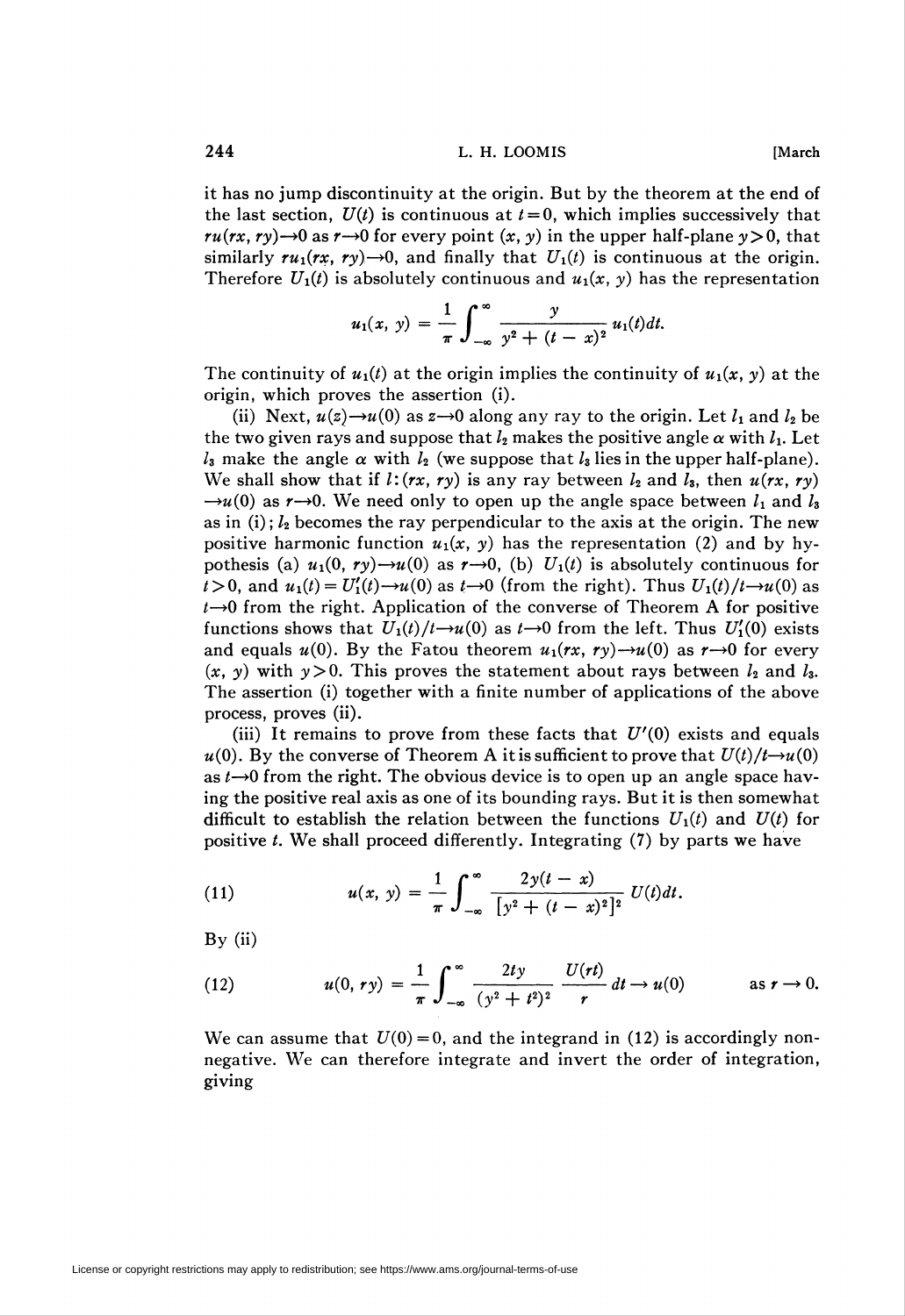1943] CONVERSE OF THE FATOU THEOREM 245

$$
\int_0^1 u(0,ry)dr = \frac{1}{\pi} \int_{-\infty}^{\infty} \frac{2ty}{(y^2+t^2)^2} \bigg( \int_0^1 \frac{U(rt)}{r} dr \bigg) dt
$$
  
=  $\frac{1}{\pi} \int_{-\infty}^{\infty} \frac{2ty}{(y^2+t^2)^2} \bigg( \int_0^1 \frac{U(r)}{r} dr \bigg) dt.$ 

In particular,  $U(r)/r$  is integrable over every finite interval. We can now perform the same operation on (11), justifying the change in the order of integration by absolute integrability. Thus

$$
u_1(x, y) = \int_0^1 u(rx, ry) dr = \frac{1}{\pi} \int_{-\infty}^{\infty} \frac{2y(t-x)}{[y^2 + (t-x)^2]} \bigg( \int_0^t \frac{U(r)}{r} dr \bigg) dt,
$$

and integrating by parts,

$$
u_1(x, y) = \frac{1}{\pi} \int_{-\infty}^{\infty} \frac{y}{y^2 + (t - x)^2} \frac{U(t)}{t} dt.
$$

The function  $u_1(z) = u_1(x, y)$  is obviously harmonic and positive in the upper half-plane, and  $u_1(z) \rightarrow u(0)$  as  $z \rightarrow 0$  along any ray  $(rx, ry)$ ,  $y > 0$ . We now employ the device suggested at the beginning of (iii). Let  $l_1$  and  $l_2$  make angles  $\alpha$  ( $\alpha < \pi/2$ ) and  $2\alpha$  with the positive real axis, and apply the transformation  $w = z^{\pi/2\alpha}$ . The harmonic function  $u_1(z)$  has the boundary function  $u_1(t) = U(t)/t$ . After the transformation, the new harmonic function  $u_2(w)$  has the boundary function  $u_2(t) = u_1(t^{2\alpha/\tau})$ . In the Stieltjes form  $U_2'(t) = u_2(t)$  and by definition  $U_2(t)/t\rightarrow u(0)$  as  $t\rightarrow 0$  from the left. By the converse of Theorem A for positive functions

$$
\frac{U_2(t)}{t} = \frac{1}{t} \int_0^t u_2(s) ds \rightarrow u(0)
$$

as  $t\rightarrow 0$  from the right. The following lemma is due to Landau<sup>(10</sup>).

If  $xf'(x)$  increases with x and  $f(x) \sim x^a$  ( $a > 0$ ) as  $x \to 0$ , then  $f'(x) \sim a x^{a-1}$ as  $x \rightarrow 0$ .

Here

$$
f(t) = \int_0^t u_2(s) ds \sim tu(0)
$$

as  $t\rightarrow 0$ , and  $tf'(t) = tu_2(t) = t^{1-2\alpha/\pi} U(t^{2\alpha/\pi})$  which increases with t. Therefore by Landau's lemma,  $u_2(t) \sim u(0)$  as  $t \to 0$ , that is,  $U(t)/t \to u(0)$  as  $t \to 0$  from the right. We now apply the converse of Theorem A again to obtain  $U(t)/t\rightarrow u(0)$ as  $t\rightarrow 0$  from the left. Thus  $U'(0)$  exists and equals  $u(0)$ , and the proof of the theorem is complete.

<sup>(10)</sup> E. Landau, Beilrage zur analytischen Zahlentheorie, Rend. Circ. Mat. Palermo vol. 24 (1917) pp. 81-160.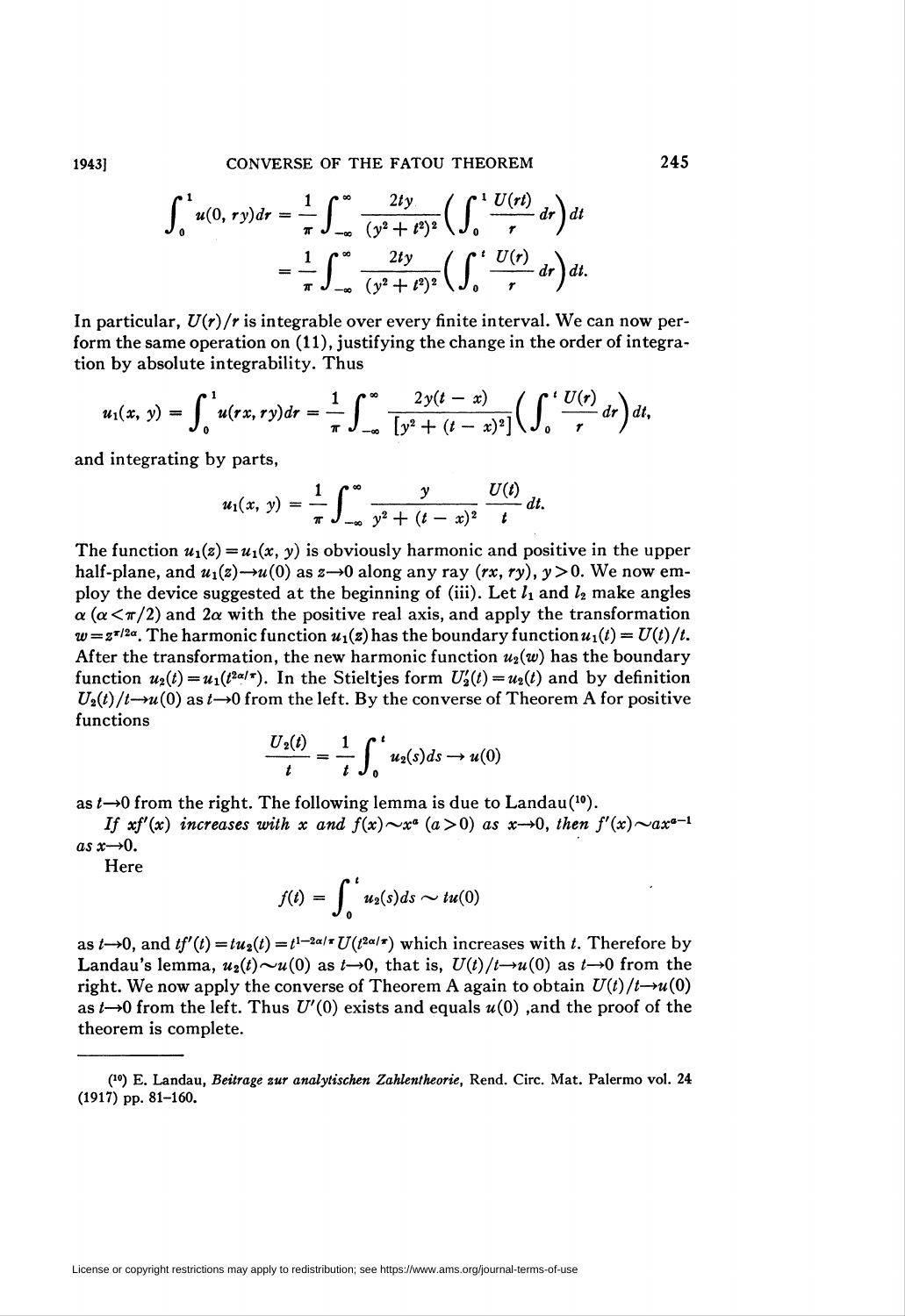It should be remarked that the direct converse of Theorem B for positive functions can be proved from considerations of the integral representation (7) without any reference to the converse of Theorem A.

5. A counterexample. In this section we shall show by a counterexample that neither of the converses of A and B is true for the general representation (2). We first define the function  $U(t)$  and then define the harmonic function  $u(z)$  by the representation (7). The graph of  $U(t)$  will consist of a sequence of triangular peaks separated by intervals of the *t*-axis and converging to the origin, the vertices of the peaks lying on the line  $s=t$  over the points  $t = 2^{-n}$ , the slopes of the sides of the peaks to be determined by later considerations. Such a function  $U(t)$  is clearly of bounded variation.

We thus define  $U(t)$  as follows:

$$
U(t) = \begin{cases} 0, & t < 0 \\ 0, & t > 1 \\ (1/2)^n, & t = (1/2)^n, \ n = 1, \ 2, \ \cdots \\ 0, & t = (1/2)^n \pm a_n, \ 0 \le a_n \le 2^{-n-3}, \end{cases}
$$

 $U(t)$  linear on  $2^{-n}-a_n\le t\le 2^{-n}$  and on  $2^{-n}\le t\le 2^{-n}+a_n$ , and  $U(t)=0$  elsewhere in  $0 < t < 1$ . The  $a_n$  are positive numbers to be chosen later subject to the restriction noted above. On  $2^{-n}-a_n < t < 2^{-n}$ ,  $dU(t) = 2^{-n}dt/a_n$  so that

$$
u(x, y) = \frac{1}{\pi} \int_{-\infty}^{\infty} \frac{y}{y^2 + (t - x)^2} dU(t)
$$
  
\n
$$
= \frac{1}{\pi} \sum_{n=1}^{\infty} \left[ \int_{2^{-n} - a_n}^{2^{-n}} \frac{1}{2^n a_n} \frac{y}{y^2 + (t - x)^2} dt - \int_{2^{-n}}^{2^{-n} + a_n} \frac{1}{2^n a_n} \frac{y}{y^2 + (t - x)^2} dt \right]
$$
  
\n
$$
= \frac{1}{\pi} \sum_{n=1}^{\infty} \int_{2^{-n}}^{2^{-n} + a_n} \frac{1}{2^n a_n} \left[ \frac{y}{y^2 + (t - x - a_n)^2} - \frac{y}{y^2 + (t - x)^2} \right] dt
$$
  
\n
$$
= \frac{1}{\pi} \sum_{n=1}^{\infty} \int_{2^{-n}}^{2^{-n} + a_n} \frac{y}{2^n} \frac{2(t - x) - a_n}{[y^2 + (t - x - a_n)^2][y^2 + (t - x)^2]} dt.
$$

Thus

$$
|u(x, y)| \leq \frac{1}{\pi} \sum_{n=1}^{\infty} \frac{a_n}{2^n} \cdot \max_{2^{-n} \leq t \leq 2^{-n+a_n}} \left| \frac{y[2(t-x) - a_n]}{[y^2 + (t-x-a_n)^2][y^2 + (t-x)^2]} \right|.
$$

Consider the term

$$
\left|\frac{y}{2}\frac{2(t-x)-a_1}{[y^2+(t-x-a_1)^2][y^2+(t-x)^2]}\right|
$$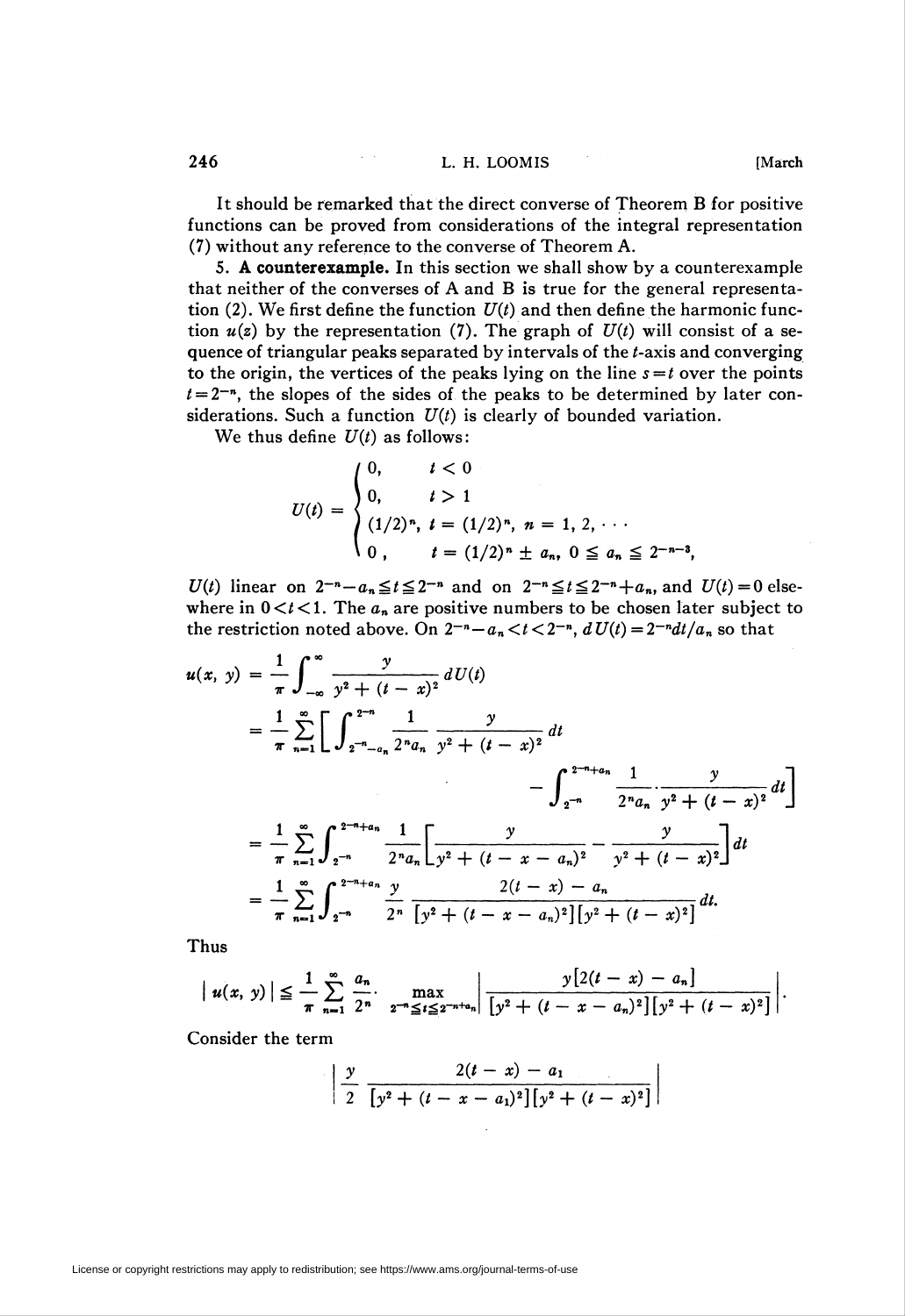on a ray  $x = ky$ . If we allow x, y, t and  $a_1$  to vary, subject to the restrictions  $0 \le a_1 \le 1/8$ ,  $1/2-a_1 \le t \le 1/2+a_1$ ,  $x = ky$ , the term has a maximum value  $M_k$ . By homogeneity the general term

$$
\frac{y}{2^n} \frac{2(t-x)-a_n}{[y^2+(t-x-a_n)^2][y^2+(t-x)^2]}
$$

with  $0 \le a_n \le 2^{-n-3}$ ,  $2^{-n}-a_n \le t \le 2^{-n}+a_n$ ,  $x = ky$  has the maximum value  $2^nM_k$ . Now choose the constants  $a_n$  as  $2^{-2n}$ . Then  $a_n$  times the general term above is bounded by  $2^{-n}M_k$ .

It is clear that the general term approaches 0 as y approaches 0  $(x = ky)$ uniformly over the allowed range of  $t$ . Given  $\epsilon$ , choose  $N$  so that

$$
\sum_{n=N+1}^{\infty} 2^{-n} M_k < \epsilon/2,
$$

and choose  $y_0$  so that for  $y < y_0$  and  $x = ky$ , the sum of the first N terms is bounded in absolute value by  $\epsilon/2$ . Thus for  $y < y_0$  and  $x = ky$ ,  $\left| u(x, y) \right| < \epsilon$ , and we have proved that  $u(x, y) \rightarrow 0$  as  $z \rightarrow 0$  along any ray to the origin. It is obvious however that  $U(t)/t$  oscillates between 0 and 1 as  $t\rightarrow 0$  from the right, and that  $[U(t)-U(-t)]/2t$  oscillates between 0 and  $1/2$  as  $t\rightarrow 0$  from the right.

6. Generalizations and applications. The procedure of Theorem 1 is adequate for situations more general than that described there. Suppose, for instance, we have not that  $u(x, y)$  approaches  $u(0)$  but that

$$
\int_0^1 u(rx, ry) \, dt
$$

exists and approaches  $u(0)$  as  $z=x+iy$  approaches the origin along each of two rays  $l_1$  and  $l_2$  We open up the angle space as before and get a positive harmonic function  $u_1(x, y)$  admitting the representation

$$
u_1(x, y) = \frac{1}{\pi} \int_{-\infty}^{\infty} \frac{y}{y^2 + (t - x)^2} u_1(t) dt
$$

with the hypothesis that

(13) 
$$
\int_0^1 u_1(\pm |rt|^{\beta}) dr \rightarrow u(0)
$$

as  $r\rightarrow 0$ , two separate statements being understood. Here  $\beta = \pi/\alpha$  where  $\alpha$  is the angle between  $l_1$  and  $l_2$ . We now need the following lemma:

LEMMA. If  $u(t)$  is a positive function such that for some  $\alpha > 0$ 

$$
\int_0^{\bullet} u(t^{\alpha})dt \sim ks
$$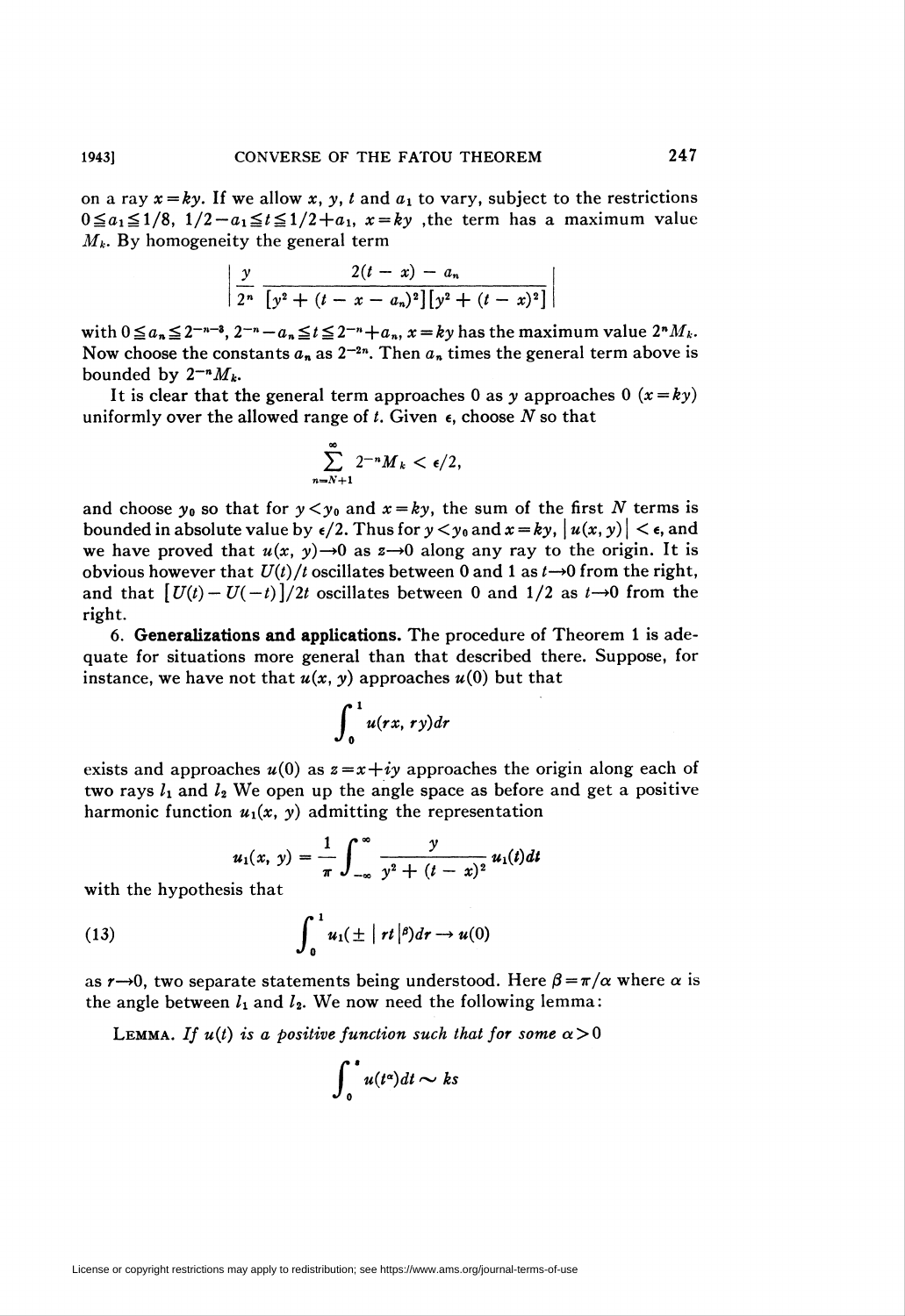as  $s \rightarrow 0$ , then

(14) 
$$
\int_0^s u(t)dt \sim ks.
$$

In proof we multiply both sides by  $s^{\alpha-2}$  and integrate from 0 to r. If we then integrate the left member by parts the conclusion follows.

If  $rt$  is replaced by  $t$  in (13) and the lemma applied, we obtain as a conclusion precisely the hypothesis of the Fatou Theorem B for the harmonic function  $u_1(x, y)$  (with  $U(s)$  absolutely continuous and equal to the integral (14)). Therefore  $u_1(z) \rightarrow u(0)$  as  $z \rightarrow 0$  "in angle," which is equivalent to the statement that  $u(z) \rightarrow u(0)$  as  $z \rightarrow 0$  along any path between  $l_1$  and  $l_2$ . We can therefore apply Theorem 1 to infer that  $U'(0)$  exists and equals  $u(0)$ . Also

$$
\int_0^1 u(sx, s y) ds = \frac{1}{r} \int_0^r u(t \cos \theta, t \sin \theta) dt
$$

where  $z = x + iy = r(\cos \theta + i \sin \theta)$ , and the new hypothesis is thus that the integral Hölder mean approaches  $u(0)$ . We have thus proved the following theorem:

THEOREM 2. Let  $u(z) = u(x, y)$  be a positive harmonic function in the upper half-plane  $y > 0$ , and having therefore the representation (2) with  $U(t)$  increasing. If  $u(z)$  has the (H, 1) limit  $u(0)$  as  $z=x+iy$  approaches the origin along each of two rays, then  $U'(0)$  exists and equals  $u(0)$ .

COROLLARY 1. As a consequence of the Fatou theorem  $u(x, y)$  has the ordinary limit  $u(0)$  as  $z=x+iy$  approaches the origin along any ray of the upper halfplane.

COROLLARY 2. If  $u(z)$  has the  $(H, n)$  limit  $u(0)$  as z approaches the origin along each of two rays, then  $U'(0)$  exists and equals  $u(0)$ .

This is a trivial consequence of the Landau lemma used in §4, for if  $u(t)$ is positive, and

$$
\int_0^s \frac{1}{t} \int_0^t u(r) dr \sim su(0) \qquad s \to 0,
$$

then direct application of the lemma gives that

$$
\int_0^t u(r) dr \sim tu(0).
$$

A finite number of such steps reduces the hypothesis of the corollary to that of Theorem 2.

Again, it is clear that we have used the monotonicity of  $U(t)$  (positivity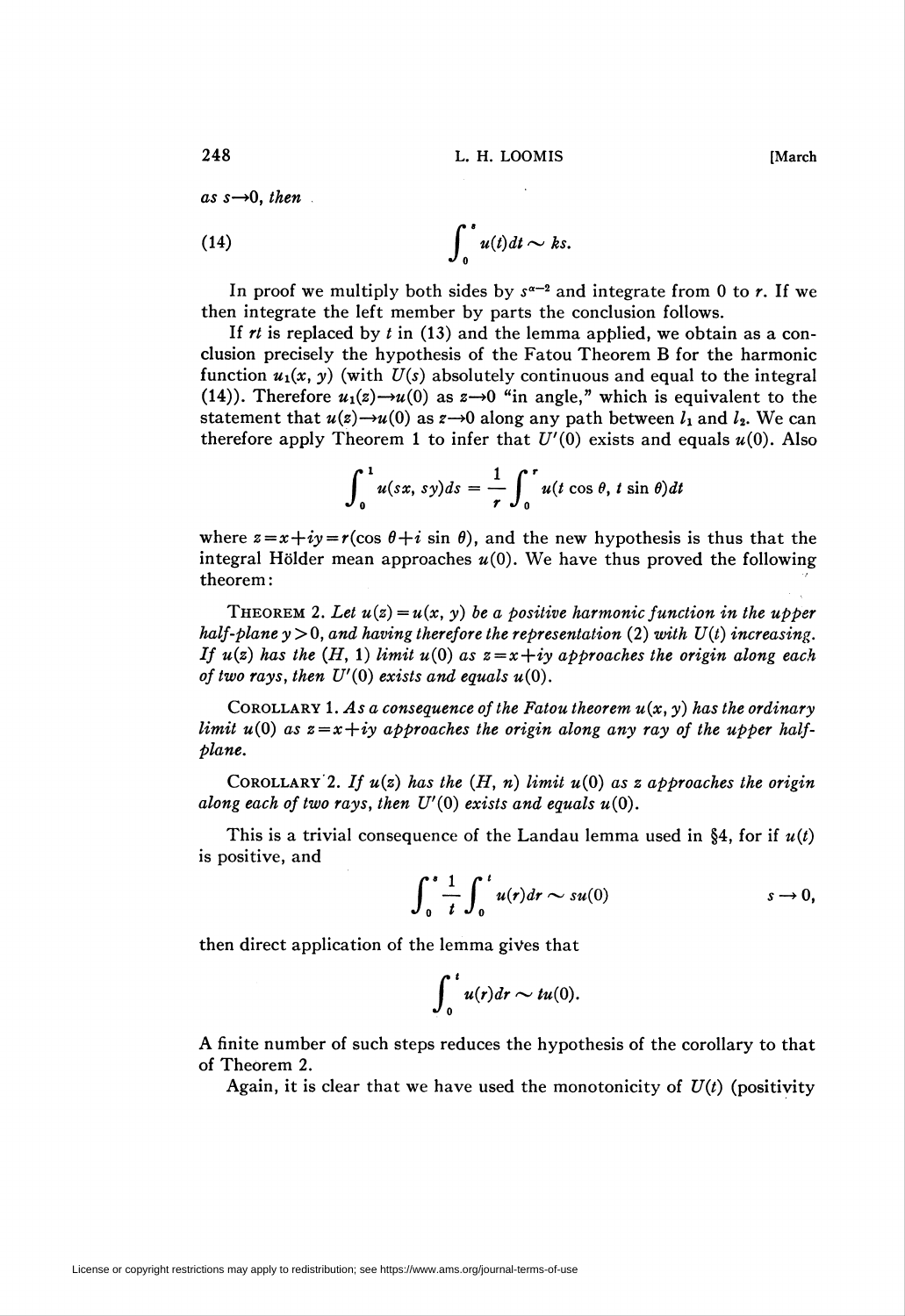of  $u(x, y)$  only locally about the origin, and the hypothesis can be accordingly weakened to that extent.

It is interesting to see what can be said for other statements of the Fatou theorem. A somewhat stronger form of the theorem than that contained in the first section concerns the ordinary Poisson integral representation

$$
v(re^{i\phi})=\frac{1}{2\pi}\int_0^{2\pi}\frac{1-r^2}{1+r^2-2r\cos(\theta-\phi)}v(\theta)d\theta.
$$

Let  $v_{\theta}(z) = \partial v(re^{i\theta})/\partial \theta$ . Then  $v_{\theta}(z)$  is a harmonic function in  $|z| < 1$  which does not in general admit a Poisson-Stieltjes integral representation.

THEOREM A'. If  $v_{(1)}(\theta) = \lim_{t\to 0} \left[ v(\theta+t)-v(\theta-t) \right] / 2t$  exists, then  $v_{\theta}(re^{i\theta})$  $\rightarrow v_{(1)}(\theta)$  as  $r \rightarrow 1$ .

THEOREM B'. If the derivative  $v'(\theta)$  exists, then  $v_{\theta}(z) \rightarrow v'(\theta)$  uniformly as  $z\rightarrow e^{i\theta}$  "in angle."

The proofs are essentially the same as those for Theorems A and B. As before, we must impose some further restriction on  $v(\theta)$  in order to deduce the converses of Theorems A' and B', and we try the local condition that,  $v(\theta) - v(\theta_0)$  change sign at  $\theta_0$  that is, that  $[v(\theta) - v(\theta_0)](\theta - \theta_0)$  be of constant sign (admitting the value 0) in some neighborhood of  $\theta_0$ . We may obviously take  $v(\theta_0) = 0$ . Thus in the half-plane our hypotheses are that  $u(x, y)$  has the /representation

$$
u(x, y) = \frac{1}{\pi} \int_{-\infty}^{\infty} \frac{y}{y^2 + (t - x)^2} u(t) dt,
$$

where the integral is absolutely convergent, that  $tu(t) \ge 0$  in some neighborhood of the origin, and the  $\frac{\partial u(x, y)}{\partial x} = u_x(x, y)$  has the property that  $u_x$ (rx, ry) $\rightarrow$ l as r $\rightarrow$ 0 for every (x, y) with y > 0. For the converse of A, the assumption holds only along the ray  $x = 0$ . Now

$$
u_x(x, y) = \frac{1}{\pi} \int_{-\infty}^{\infty} \frac{2y(t - x)}{[y^2 + (t - x)^2]} u(t) dt,
$$

and

$$
u_x(0, r y) = \frac{1}{\pi} \int_{-\infty}^{\infty} \frac{2y t}{[y^2 + t^2]^2} \frac{u(rt)}{r} dt.
$$

The integrand here is positive in the neighborhood of  $r = 0$ ,  $t = 0$ , and since  $u_x(0, r_y)$  is integrable over  $0 < r < 1$  we have

$$
\int_0^1 u_x(0,ry)dr = \frac{1}{\pi}\int_{-\infty}^{\infty}\frac{2yt}{[y^2+t^2]^2}\bigg(\int_0^t\frac{u(r)}{r}dr\bigg)dt,
$$

and in general